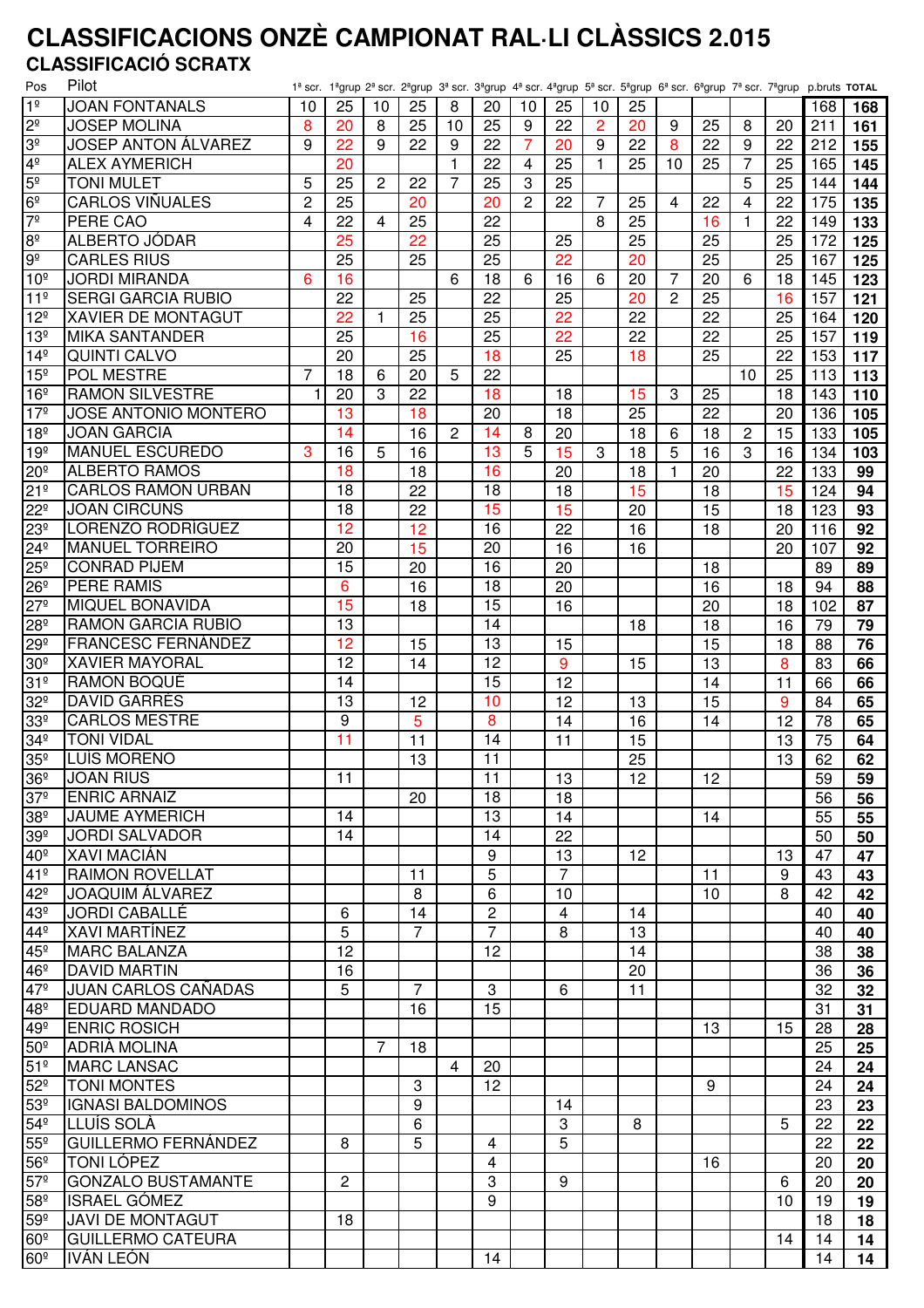| 60 <sup>°</sup> | <b>JONATAN NAVARRO</b>       |    |    |    |    |  | 14 |   | 14 | 14 |
|-----------------|------------------------------|----|----|----|----|--|----|---|----|----|
| 60 <sup>°</sup> | <b>ORIOL MANDADO</b>         |    | 14 |    |    |  |    |   | 14 | 14 |
| $64^{\circ}$    | <b>MIQUEL PRAT</b>           |    |    | ⇁  |    |  |    |   | 4  | 14 |
| $65^\circ$      | <b>ALEX SASPLUGAS</b>        |    |    |    |    |  | 13 |   | 13 | 13 |
| $66^{\circ}$    | <b>JUING SASPLUGAS</b>       |    |    |    |    |  | 12 |   | 12 | 12 |
| 67 <sup>°</sup> | <b>EDUARD SOTO</b>           |    |    | 11 |    |  |    |   |    | 11 |
| $67^{\circ}$    | <b>LUIS NAVARRO</b>          |    |    |    |    |  | 11 |   |    | 11 |
| $69^{\circ}$    | <b>ALEX ISERTE</b>           |    |    | 10 |    |  |    |   | 10 | 10 |
| $69^{\circ}$    | <b>CARLOS PEIRÓ</b>          |    |    |    |    |  | 10 |   | 10 | 10 |
| $69^{\circ}$    | <b>JOSEP MARIA CARBONELL</b> |    |    |    | 10 |  |    |   | 10 | 10 |
| $69^{\circ}$    | <b>MIQUEL BERRUEZO</b>       | 10 |    |    |    |  |    |   | 10 | 10 |
| 73 <sup>°</sup> | <b>RAÜL MARSAL</b>           | 2  | 6  | 2  |    |  |    |   | 10 | 10 |
| 74º             | <b>ALEIX ESCUREDO</b>        |    |    |    |    |  |    | 9 | 9  | 9  |
| 74º             | <b>EMILI GIRONÉS</b>         |    |    | 9  |    |  |    |   | 9  | 9  |
| 76 <sup>o</sup> | <b>JONATHAN GIJÓN</b>        |    |    |    |    |  |    | 8 | 8  | 8  |
| 77 <sup>°</sup> | SERGIO CHÁVEZ                |    |    |    |    |  |    | 7 |    | 7  |
| 78 <sup>°</sup> | <b>JOSÉ GIJÓN</b>            |    |    |    |    |  |    | 6 | 6  | 6  |
| 79 <sup>º</sup> | <b>CARLES FALCÓ</b>          | 4  |    |    |    |  |    |   | 4  | 4  |

Per la Classificació Scratx i de Grups es tindran en compte els cinc millors resultats.

### **CLASSIFICACIÓ GRUP 1 CLASSE A**

| Pos                 | Pilot                       | 1er. | 2on. | 3er. | 4rt. | 5è. | 6è. |    | 7è. p.bruts TOTAL |     |
|---------------------|-----------------------------|------|------|------|------|-----|-----|----|-------------------|-----|
| 1 <sup>°</sup>      | QUINTI CALVO                | 20   | 25   | 18   | 25   | 18  | 25  | 22 | 153               | 117 |
| $2^{\circ}$         | <b>XAVIER DE MONTAGUT</b>   | 22   | 18   | 25   | 16   | 22  | 22  | 25 | 150               | 116 |
| $3^{\circ}$         | <b>ALBERTO JÓDAR</b>        | 25   | 22   | 22   | 18   | 25  | 20  | 20 | 152               | 114 |
| 4 <sup>°</sup>      | <b>FRANCESC FERNANDEZ</b>   | 12   | 15   | 14   | 15   |     | 15  | 18 | 89                | 77  |
| $5^{\circ}$         | <b>CONRAD PIJEM</b>         | 15   | 20   |      | 20   |     | 18  |    | 73                | 73  |
| 6 <sup>°</sup>      | <b>JORDI SALVADOR</b>       | 14   |      | 15   | 22   |     |     |    | 51                | 51  |
| 7 <sup>°</sup>      | <b>DAVID MARTIN</b>         | 16   |      |      |      | 20  |     |    | 36                | 36  |
| $8^{\circ}$         | <b>JOAN CIRCUNS</b>         | 18   |      | 16   |      |     |     |    | 34                | 34  |
| $9^{\sf o}$         | <b>JOAN GARCIA</b>          |      | 16   |      |      |     | 16  |    | 32                | 32  |
| 10 <sup>°</sup>     | <b>CARLOS MESTRE</b>        |      |      |      | 14   | 16  |     |    | 30                | 30  |
| 11 <sup>°</sup>     | <b>JORDI CABALLÉ</b>        |      | 14   |      |      | 14  |     |    | 28                | 28  |
| 12 <sup>°</sup>     | PERE CAO                    |      |      | 20   |      |     |     |    | 20                | 20  |
| 13 <sup>°</sup>     | <b>MANUEL TORREIRO</b>      |      |      |      |      | 15  |     |    | 15                | 15  |
| 14 <sup>°</sup>     | <b>JONATAN NAVARRO</b>      |      |      |      |      |     | 14  |    | 14                | 14  |
| 15 <sup>°</sup>     | <b>ALEX SASPLUGAS</b>       |      |      |      |      |     | 13  |    | 13                | 13  |
| 15 <sup>°</sup>     | <b>JOSE ANTONIO MONTERO</b> | 13   |      |      |      |     |     |    | 13                | 13  |
| 15 <sup>°</sup>     | <b>TONI MONTES</b>          |      |      | 13   |      |     |     |    | 13                | 13  |
| 18 <sup>°</sup>     | <b>JOAN MARSAL</b>          |      |      | 12   |      |     |     |    | 12                | 12  |
| 18 <sup>°</sup>     | <b>JUING SASPLUGAS</b>      |      |      |      |      |     | 12  |    | 12                | 12  |
| $20^{\circ}$        | <b>ALEX ISERTE</b>          |      |      | 11   |      |     |     |    | 11                | 11  |
| $20^{\overline{2}}$ | <b>LUIS NAVARRO</b>         |      |      |      |      |     | 11  |    | 11                | 11  |
| $22^{\circ}$        | <b>EMILI GIRONÉS</b>        |      |      | 10   |      |     |     |    | 10                | 10  |

# **CLASSIFICACIÓ GRUP 1 CLASSE B**

| Pos             | Pilot                       | 1er. | 2on. | 3er. | 4rt. | 5è. | 6è. | 7è. |     | p.bruts TOTAL |
|-----------------|-----------------------------|------|------|------|------|-----|-----|-----|-----|---------------|
| 1 <sup>°</sup>  | ALBERTO JÓDAR               | 13   | 22   | 25   | 25   | 22  | 25  | 25  | 157 | 122           |
| $2^{\circ}$     | <b>JOSE ANTONIO MONTERO</b> | 11   | 18   | 20   | 18   | 25  | 22  | 20  | 134 | 105           |
| 3 <sup>o</sup>  | <b>XAVIER DE MONTAGUT</b>   | 9    | 25   | 15   | 22   | 16  | 20  | 22  | 129 | 104           |
| 4 <sup>°</sup>  | <b>PERE RAMIS</b>           | 6    | 16   | 18   | 20   |     | 16  | 18  | 94  | 88            |
| 5 <sup>o</sup>  | PERE CAO                    | 22   | 14   |      |      | 14  | 18  | 11  | 79  | 79            |
| 6 <sup>°</sup>  | LORENZO RODRÍGUEZ           | 10   | 12   | 16   |      | 11  | 15  | 14  | 78  | 68            |
| 7 <sup>°</sup>  | <b>CONRAD PIJEM</b>         | 3    | 15   | 12   | 16   |     | 14  |     | 60  | 60            |
| 8 <sup>°</sup>  | <b>TONI VIDAL</b>           |      | 11   | 14   | 12   | 15  |     | 7   | 59  | 59            |
| $9^{\sf o}$     | POL MESTRE                  | 14   | 20   | 22   |      |     |     |     | 56  | 56            |
| 10 <sup>°</sup> | <b>XAVI MACIÁN</b>          |      |      | 7    | 14   | 12  |     | 13  | 46  | 46            |
| 11 <sup>°</sup> | LUÍS MORENO                 |      | 13   | 10   |      | 13  |     | 10  | 46  | 46            |
| $12^{\circ}$    | <b>JOAQUIM ÁLVAREZ</b>      |      | 8    | 6    | 11   |     | 10  | 8   | 43  | 43            |
| 13 <sup>°</sup> | <b>RAIMON ROVELLAT</b>      |      | 7    | 5    | 8    |     | 11  | 9   | 40  | 40            |
| 14 <sup>°</sup> | <b>CARLOS MESTRE</b>        |      | 5    | 8    |      |     | 12  | 12  | 37  | 37            |
| 15 <sup>°</sup> | <b>JOAN CIRCUNS</b>         | 16   |      |      |      | 20  |     |     | 36  | 36            |
| 15 <sup>°</sup> | <b>RAMON SILVESTRE</b>      | 20   |      |      |      |     |     | 16  | 36  | 36            |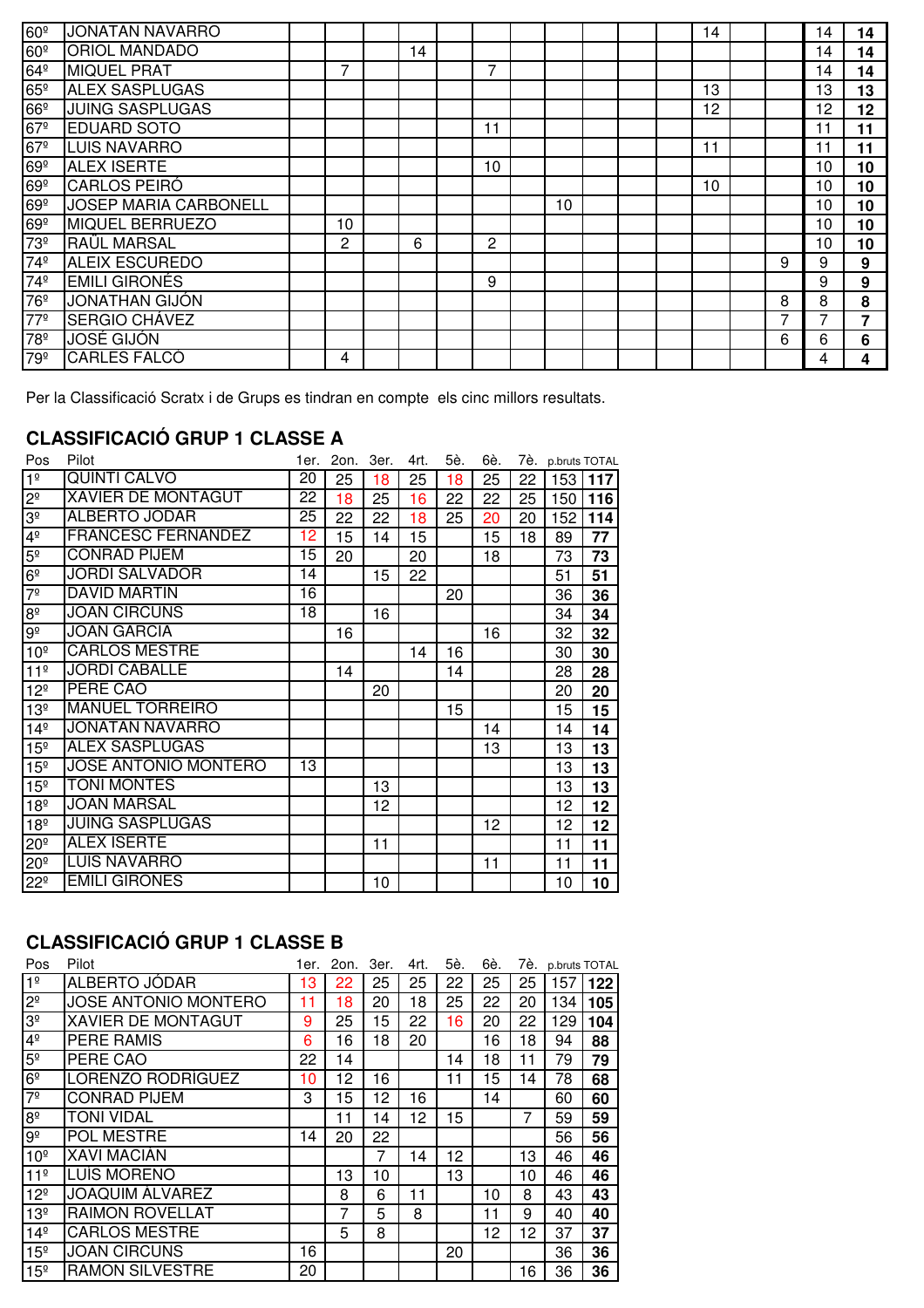| 17 <sup>°</sup>     | <b>ENRIC ARNAIZ</b>          |                | 10 | 13 | 13 |    |    |    | 36             | 36             |
|---------------------|------------------------------|----------------|----|----|----|----|----|----|----------------|----------------|
| 18 <sup>°</sup>     | <b>ENRIC ROSICH</b>          |                |    |    |    |    | 13 | 15 | 28             | 28             |
| 19 <sup>°</sup>     | <b>TONI MULET</b>            | 25             |    |    |    |    |    |    | 25             | 25             |
| $20^{\overline{2}}$ | <b>IGNASI BALDOMINOS</b>     |                | 9  |    | 15 |    |    |    | 24             | 24             |
| 21 <sup>°</sup>     | <b>GONZALO BUSTAMANTE</b>    |                |    | 3  | 10 |    |    | 6  | 19             | 19             |
| $22^{\circ}$        | <b>ALBERTO RAMOS</b>         | 18             |    |    |    |    |    |    | 18             | 18             |
| $22^{\circ}$        | <b>JOAN GARCIA</b>           |                |    |    |    | 18 |    |    | 18             | 18             |
| $24^{\circ}$        | <b>JOAN FONTANALS</b>        | 15             |    |    |    |    |    |    | 15             | 15             |
| $25^{\circ}$        | <b>TONI MONTES</b>           |                | 3  | 1  |    |    | 9  |    | 13             | 13             |
| $26^{\circ}$        | <b>SERGI GARCIA RUBIO</b>    | 12             |    |    |    |    |    |    | 12             | 12             |
| $27^{\circ}$        | <b>EDUARD SOTO</b>           |                |    | 11 |    |    |    |    | 11             | 11             |
| $28^{\circ}$        | <b>DAVID MARTIN</b>          | 1              |    |    |    | 10 |    |    | 11             | 11             |
| $29^{\circ}$        | <b>ISRAEL GÓMEZ</b>          |                |    | 9  |    |    |    |    | 9              | 9              |
| $29^{\circ}$        | <b>JOSEP MARIA CARBONELL</b> |                |    |    | 9  |    |    |    | 9              | 9              |
| 31 <sup>°</sup>     | <b>MIQUEL BERRUEZO</b>       | 8              |    |    |    |    |    |    | 8              | 8              |
| 32 <sup>°</sup>     | RAÜL MARSAL                  |                | 6  | 2  |    |    |    |    | 8              | 8              |
| 33 <sup>°</sup>     | <b>JAVI DE MONTAGUT</b>      | $\overline{7}$ |    |    |    |    |    |    | $\overline{7}$ |                |
| 34 <sup>°</sup>     | DAVID GARRÉS                 | 5              |    |    |    |    |    |    | 5              | 5              |
| 34 <sup>°</sup>     | <b>JONATHAN GIJÓN</b>        |                |    |    |    |    |    | 5  | 5              | $\overline{5}$ |
| 36 <sup>°</sup>     | JOSÉ GIJÓN                   |                |    |    |    |    |    | 4  | 4              | 4              |
| 36 <sup>°</sup>     | <b>ORIOL MANDADO</b>         |                | 4  |    |    |    |    |    | 4              | 4              |
| 36 <sup>°</sup>     | <b>TONI LÓPEZ</b>            |                |    | 4  |    |    |    |    | 4              | 4              |
| 36 <sup>°</sup>     | <b>XAVIER MAYORAL</b>        | 4              |    |    |    |    |    |    | 4              | 4              |
| 40 <sup>°</sup>     | SERGIO CHÁVEZ                |                |    |    |    |    |    | 3  | 3              | 3              |
| 41 <sup>°</sup>     | <b>RAMON BOQUÉ</b>           | $\overline{c}$ |    |    |    |    |    |    | $\overline{c}$ | $\overline{2}$ |

## **CLASSIFICACIÓ GRUP 2 CLASSE A**

| Pos                           | Pilot                      | 1er. I | 2on. 3er. |    | 4rt. | 5è. | 6è. |    | 7è. p.bruts TOTAL |                 |
|-------------------------------|----------------------------|--------|-----------|----|------|-----|-----|----|-------------------|-----------------|
| 1 <sup>°</sup>                | <b>CARLES RIUS</b>         | 25     | 25        | 25 | 22   | 20  | 25  | 25 | 167               | 125             |
| 2 <sup>0</sup>                | <b>JOSEP ANTON ÁLVAREZ</b> | 22     | 20        | 20 | 20   | 22  | 22  | 22 | 148               | 108             |
| $\frac{3^{\circ}}{4^{\circ}}$ | <b>ALEX AYMERICH</b>       | 20     |           | 22 | 25   | 25  | 15  | 20 | 127               | 107             |
|                               | <b>CARLOS RAMON URBAN</b>  | 18     | 22        | 18 | 18   | 15  | 18  | 15 | 124               | 94              |
| 5 <sup>°</sup>                | <b>MIQUEL BONAVIDA</b>     | 15     | 18        | 15 | 16   |     | 20  | 18 | 102               | 87              |
| $rac{6^{\circ}}{7^{\circ}}$   | <b>JORDI MIRANDA</b>       | 16     |           | 16 | 15   | 16  | 16  | 16 | 95                | 80              |
|                               | RAMON GARCIA RUBIO         | 13     |           | 14 |      | 18  | 13  | 14 | 72                | 72              |
| $rac{8}{9}$                   | <b>JOAN RIUS</b>           | 11     |           | 11 | 13   | 12  | 12  |    | 59                | 59              |
|                               | <b>JAUME AYMERICH</b>      | 14     |           | 13 | 14   |     | 14  |    | 55                | 55              |
| 10 <sup>°</sup>               | <b>MARC BALANZA</b>        |        |           | 12 |      | 13  |     |    | 25                | 25              |
| 11 <sup>°</sup>               | EDUARD MANDADO             |        | 16        |    |      |     |     |    | 16                | 16              |
| 12 <sup>°</sup>               | <b>JORDI CABALLÉ</b>       |        |           |    |      | 14  |     |    | 14                | 14              |
| 13 <sup>°</sup>               | <b>QUINTI CALVO</b>        | 12     |           |    |      |     |     |    | 12                | 12 <sub>2</sub> |
| 14 <sup>°</sup>               | <b>ALEX ISERTE</b>         |        |           | 10 |      |     |     |    | 10                | 10              |

## **CLASSIFICACIÓ GRUP 2 CLASSE B**

| Pos             | Pilot                     | 1er. | 2on. | 3er. | 4rt. | 5è. | 6è. | 7è. | p.bruts TOTAL |     |
|-----------------|---------------------------|------|------|------|------|-----|-----|-----|---------------|-----|
| 1 <sup>°</sup>  | <b>ALEX AYMERICH</b>      | 18   |      | 22   | 25   | 22  | 25  | 25  | 137           | 119 |
| 2 <sup>o</sup>  | <b>CARLOS VIÑUALES</b>    | 25   | 20   | 20   | 22   | 25  | 22  | 22  | 156           | 116 |
| $3^{\circ}$     | <b>TONI MULET</b>         | 22   | 22   | 25   | 20   |     |     | 20  | 109           | 109 |
| $4^{\circ}$     | <b>JOSEP MOLINA</b>       | 20   | 25   | 18   | 18   | 20  | 20  | 18  | 139           | 103 |
| 5 <sup>o</sup>  | <b>MANUEL ESCUREDO</b>    | 16   | 16   | 11   | 13   | 16  | 14  | 13  | 99            | 75  |
| 6 <sup>°</sup>  | RAMON GARCIA RUBIO        | 9    | 13   | 10   |      | 18  | 18  | 16  | 84            | 75  |
| $7^{\circ}$     | <b>RAMON SILVESTRE</b>    | 10   | 15   | 16   | 14   | 14  |     |     | 69            | 69  |
| $8^{\circ}$     | <b>MIQUEL BONAVIDA</b>    | 15   | 14   | 14   | 11   |     | 13  | 12  | 79            | 68  |
| $9^{\circ}$     | <b>CARLES RIUS</b>        | 13   | 12   | 12   | 10   | 15  | 12  | 15  | 89            | 67  |
| 10 <sup>°</sup> | RAMON BOQUÉ               | 14   |      | 15   | 12   |     | 10  | 11  | 62            | 62  |
| 11 <sup>°</sup> | <b>QUINTI CALVO</b>       |      | 8    | 6    | 3    | 12  | 16  | 14  | 59            | 56  |
| $12^{\circ}$    | JOAN GARCIA               | 6    | 10   | 7    | 6    | 13  |     |     | 42            | 42  |
| $13^{\circ}$    | <b>FRANCESC FERNÁNDEZ</b> | 5    | 9    | 5    | 8    |     | 9   | 10  | 46            | 41  |
| $14^{\circ}$    | <b>JORDI SALVADOR</b>     | 11   |      | 13   | 16   |     |     |     | 40            | 40  |
| 15 <sup>°</sup> | <b>JAUME AYMERICH</b>     | 7    |      | 8    | 7    |     | 11  |     | 33            | 33  |
| 16 <sup>°</sup> | <b>JOAN CIRCUNS</b>       |      |      |      | 15   |     | 15  |     | 30            | 30  |
| 17º             | JOAN RIUS                 | 2    |      | 4    | 5    | 11  | 8   |     | 30            | 30  |
| 18 <sup>°</sup> | JUAN CARLOS CAÑADAS       |      | 7    | 3    | 4    | 10  |     |     | 25            | 25  |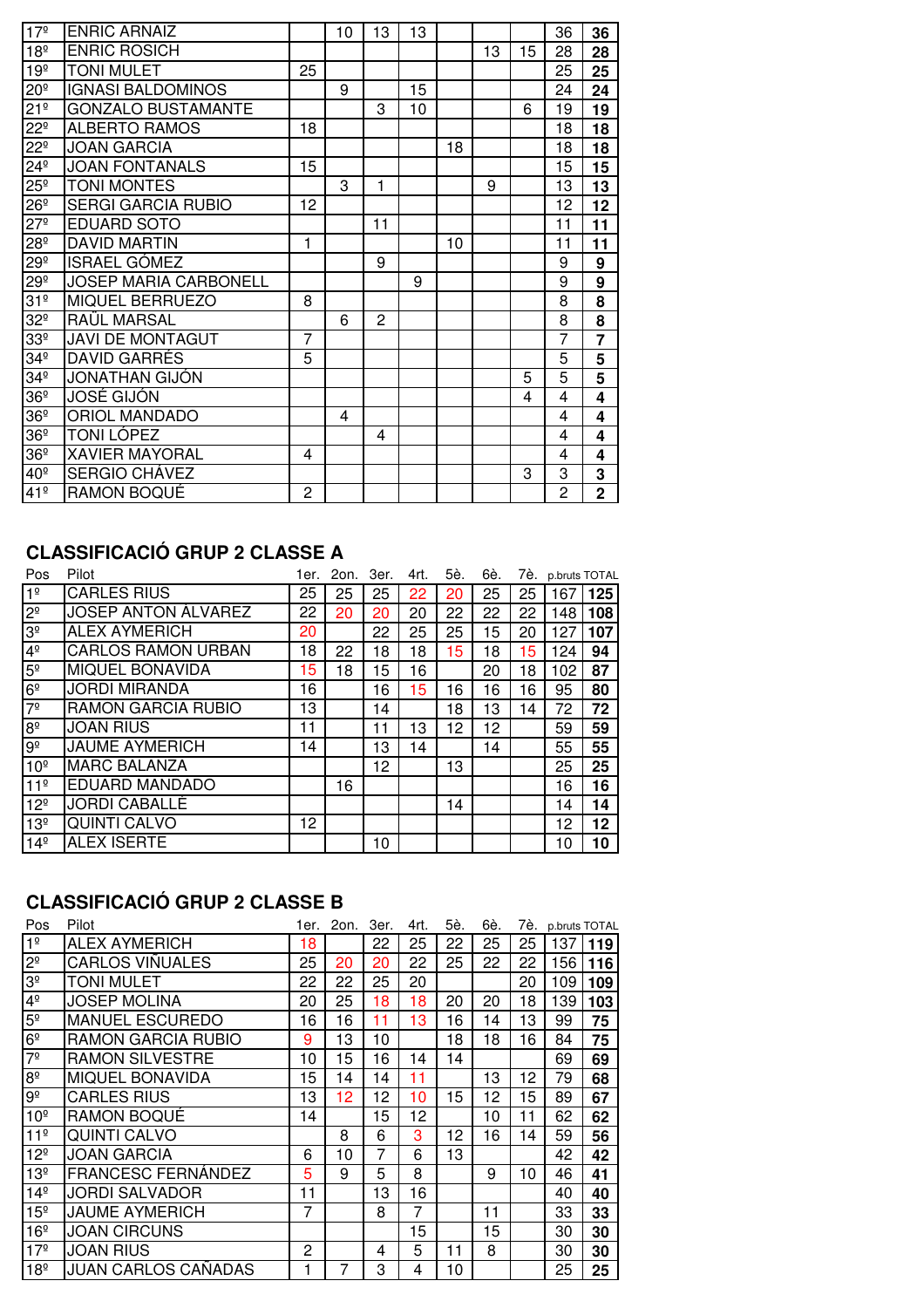| 19 <sup>°</sup> | <b>ADRIÀ MOLINA</b>        |    | 18 |   |   |  |   | 18 | 18 |
|-----------------|----------------------------|----|----|---|---|--|---|----|----|
| 20 <sup>°</sup> | <b>XAVI MACIÁN</b>         |    |    | 9 | 9 |  |   | 18 | 18 |
| 21 <sup>°</sup> | <b>MARC BALANZA</b>        | 12 |    |   |   |  |   | 12 | 12 |
| 22 <sup>°</sup> | <b>RAIMON ROVELLAT</b>     |    | 11 |   |   |  |   | 11 | 11 |
| 23 <sup>°</sup> | <b>ALEIX ESCUREDO</b>      |    |    |   |   |  | 9 | 9  | 9  |
| 24 <sup>°</sup> | <b>GUILLERMO FERNÁNDEZ</b> | 8  |    |   |   |  |   | 8  | 8  |
| $24^{\circ}$    | <b>JONATHAN GIJÓN</b>      |    |    |   |   |  | 8 | 8  | 8  |
| 26 <sup>°</sup> | SERGIO CHÁVEZ              |    |    |   |   |  |   |    | 7  |
| 27 <sup>°</sup> | <b>JOSÉ GIJÓN</b>          |    |    |   |   |  | 6 | 6  | 6  |
| 28 <sup>°</sup> | <b>MIQUEL PRAT</b>         | 3  |    | 2 |   |  |   | 5  | 5  |
| 29 <sup>°</sup> | <b>CARLES FALCÓ</b>        | 4  |    |   |   |  |   | 4  |    |

### **CLASSIFICACIÓ GRUP 4**

| Pos                 | Pilot                      | 1er.            | 2on.           | 3er.           | 4rt.            | 5è. | 6è. | 7è.             |                 | p.bruts TOTAL           |
|---------------------|----------------------------|-----------------|----------------|----------------|-----------------|-----|-----|-----------------|-----------------|-------------------------|
| 1 <sup>°</sup>      | <b>JOAN FONTANALS</b>      | 25              | 25             | 20             | 25              | 25  |     |                 | 120             | 120                     |
| $2^{\circ}$         | <b>JOSEP MOLINA</b>        | 20              | 20             | 25             | 22              | 16  | 25  | 20              | 148             | 112                     |
| 3 <sup>o</sup>      | <b>JOSEP ANTON ÁLVAREZ</b> | $\overline{22}$ | 22             | 22             | 18              | 22  | 22  | 22              | 150             | 110                     |
| 4 <sup>°</sup>      | <b>JORDI MIRANDA</b>       | 16              |                | 18             | 16              | 20  | 20  | 18              | 108             | 92                      |
| 5 <sup>o</sup>      | <b>JOAN GARCIA</b>         | $\overline{14}$ |                | 14             | 20              |     | 18  | 15              | $\overline{81}$ | 81                      |
| 6 <sup>°</sup>      | <b>MANUEL ESCUREDO</b>     | $\overline{15}$ | 15             | 13             | 15              | 18  | 16  | 16              | 108             | 80                      |
| 7 <sup>°</sup>      | <b>POL MESTRE</b>          | 18              | 16             | 16             |                 |     |     | 25              | 75              | 75                      |
| $8^{\circ}$         | <b>XAVIER MAYORAL</b>      | $\overline{12}$ | 14             | 12             | 9               | 15  | 13  | 7               | 82              | 66                      |
| $9^{\circ}$         | <b>DAVID GARRÉS</b>        | $\overline{13}$ | 12             | 10             | $\overline{12}$ | 13  | 15  | 9               | 84              | 65                      |
| 10 <sup>°</sup>     | <b>MANUEL TORREIRO</b>     | $\overline{11}$ | 11             | 8              | 14              |     |     | $\overline{12}$ | 56              | 56                      |
| 11 <sup>°</sup>     | <b>CARLOS RAMON URBAN</b>  | 8               | 10             | 4              | 8               | 12  | 12  | 11              | 65              | 53                      |
| 12 <sup>°</sup>     | <b>CARLOS MESTRE</b>       | 9               | 4              | 6              | 11              | 10  | 14  | 8               | 62              | 52                      |
| 13 <sup>°</sup>     | LUÍS MORENO                |                 | 13             | 11             |                 |     |     | 13              | 37              | 37                      |
| $14^{\circ}$        | <b>MARC BALANZA</b>        | 10              |                | 9              |                 | 14  |     |                 | 33              | 33                      |
| 15 <sup>°</sup>     | <b>XAVI MARTÍNEZ</b>       | 4               | $\overline{7}$ | 3              | 7               | 9   |     |                 | 30              | 30                      |
| 16 <sup>°</sup>     | JUAN CARLOS CAÑADAS        | 5               | 6              |                | 6               | 11  |     |                 | 28              | 28                      |
| 17 <sup>°</sup>     | <b>JORDI CABALLÉ</b>       | 6               | 9              | $\overline{2}$ | 4               |     |     |                 | 21              | 21                      |
| 18 <sup>°</sup>     | LLUÍS SOLÀ                 |                 | 3              |                | 3               | 8   |     | 5               | 19              | 19                      |
| 19 <sup>°</sup>     | ADRIÀ MOLINA               |                 | 18             |                |                 |     |     |                 | 18              | 18                      |
| $20^{\circ}$        | <b>MARC LANSAC</b>         |                 |                | 15             |                 |     |     |                 | 15              | 15                      |
| 21 <sup>°</sup>     | <b>IGNASI BALDOMINOS</b>   |                 | $\overline{2}$ |                | 13              |     |     |                 | 15              | 15                      |
| $22^{\circ}$        | <b>GUILLERMO CATEURA</b>   |                 |                |                |                 |     |     | 14              | 14              | 14                      |
| 23 <sup>°</sup>     | <b>MIQUEL PRAT</b>         | $\overline{7}$  |                | $\overline{7}$ |                 |     |     |                 | 14              | 14                      |
| $24^{\circ}$        | <b>JONATAN NAVARRO</b>     |                 |                |                |                 |     | 11  |                 | 11              | 11                      |
| $25^{\circ}$        | <b>GUILLERMO FERNÁNDEZ</b> |                 | 5              | 1              | 5               |     |     |                 | 11              | 11                      |
| 26 <sup>°</sup>     | <b>CARLOS PEIRÓ</b>        |                 |                |                |                 |     | 10  |                 | 10              | 10                      |
| $26^{\circ}$        | <b>ISRAEL GÓMEZ</b>        |                 |                |                |                 |     |     | 10              | 10              | 10                      |
| $26^{\circ}$        | JOSEP MARIA CARBONELL      |                 |                |                | 10              |     |     |                 | 10              | 10                      |
| $29^{\circ}$        | <b>LUIS NAVARRO</b>        |                 |                |                |                 |     | 9   |                 | 9               | 9                       |
| 30 <sup>°</sup>     | RAMON GARCIA RUBIO         |                 | 8              |                |                 |     |     |                 | 8               | 8                       |
| 31 <sup>°</sup>     | <b>GONZALO BUSTAMANTE</b>  | $\overline{2}$  |                |                |                 |     |     | 6               | 8               | 8                       |
| $32^{\circ}$        | <b>EDUARD SOTO</b>         |                 |                | 5              |                 |     |     |                 | $\overline{5}$  | 5                       |
| $33^{\overline{2}}$ | <b>ALEIX ESCUREDO</b>      |                 |                |                |                 |     |     | 4               | 4               | 4                       |
| 34 <sup>°</sup>     | <b>CARLES FALCÓ</b>        | 3               |                |                |                 |     |     |                 | $\overline{3}$  | $\overline{\mathbf{3}}$ |

#### **CLASSIFICACIÓ GRUP MSC**

| Pos                                 | Pilot                     | 1er. | 2on. 3er. |    | 4rt. | 5è. | 6è. | 7è. | p.bruts TOTAL |     |
|-------------------------------------|---------------------------|------|-----------|----|------|-----|-----|-----|---------------|-----|
| 1 <sup>°</sup>                      | <b>MIKA SANTANDER</b>     | 25   | 16        | 25 | 22   | 22  | 22  | 25  | 157           | 119 |
| $\overline{S}$                      | <b>SERGI GARCIA RUBIO</b> | 22   | 25        | 22 | 25   | 20  | 25  | 16  | 155           | 119 |
| 3 <sup>o</sup>                      | <b>ALBERTO RAMOS</b>      | 16   | 18        | 16 | 20   | 18  | 20  | 22  | 130           | 98  |
| 4 <sup>°</sup>                      | <b>MANUEL TORREIRO</b>    | 20   | 15        | 20 | 16   | 16  |     | 20  | 107           | 92  |
| 5 <sup>°</sup>                      | <b>ENRIC ARNAIZ</b>       |      | 20        | 18 | 18   |     |     |     | 56            | 56  |
| 6 <sup>°</sup>                      | <b>JOAN CIRCUNS</b>       |      | 22        |    |      |     |     | 18  | 40            | 40  |
| $\overline{\overline{\overline{}}}$ | EDUARD MANDADO            |      | 13        | 15 |      |     |     |     | 28            | 28  |
| 8 <sup>°</sup>                      | <b>LUIS MORENO</b>        |      |           |    |      | 25  |     |     | 25            | 25  |
| <sub>ଟି</sub>                       | <b>JAVI DE MONTAGUT</b>   | 18   |           |    |      |     |     |     | 18            | 18  |
| $9^{\circ}$                         | RAÜL MARSAL               |      |           |    |      |     | 18  |     | 18            | 18  |
| 11 <sup>°</sup>                     | TONI LÓPEZ                |      |           |    |      |     | 16  |     | 16            | 16  |
| 12 <sup>°</sup>                     | IVÁN LEÓN                 |      |           | 14 |      |     |     |     | 14            | 14  |
| 12 <sup>°</sup>                     | <b>ORIOL MANDADO</b>      |      | 14        |    |      |     |     |     | 14            | 14  |
| $14^{\circ}$                        | <b>JOAN MARSAL</b>        |      |           | 13 |      |     |     |     | 13            | 13  |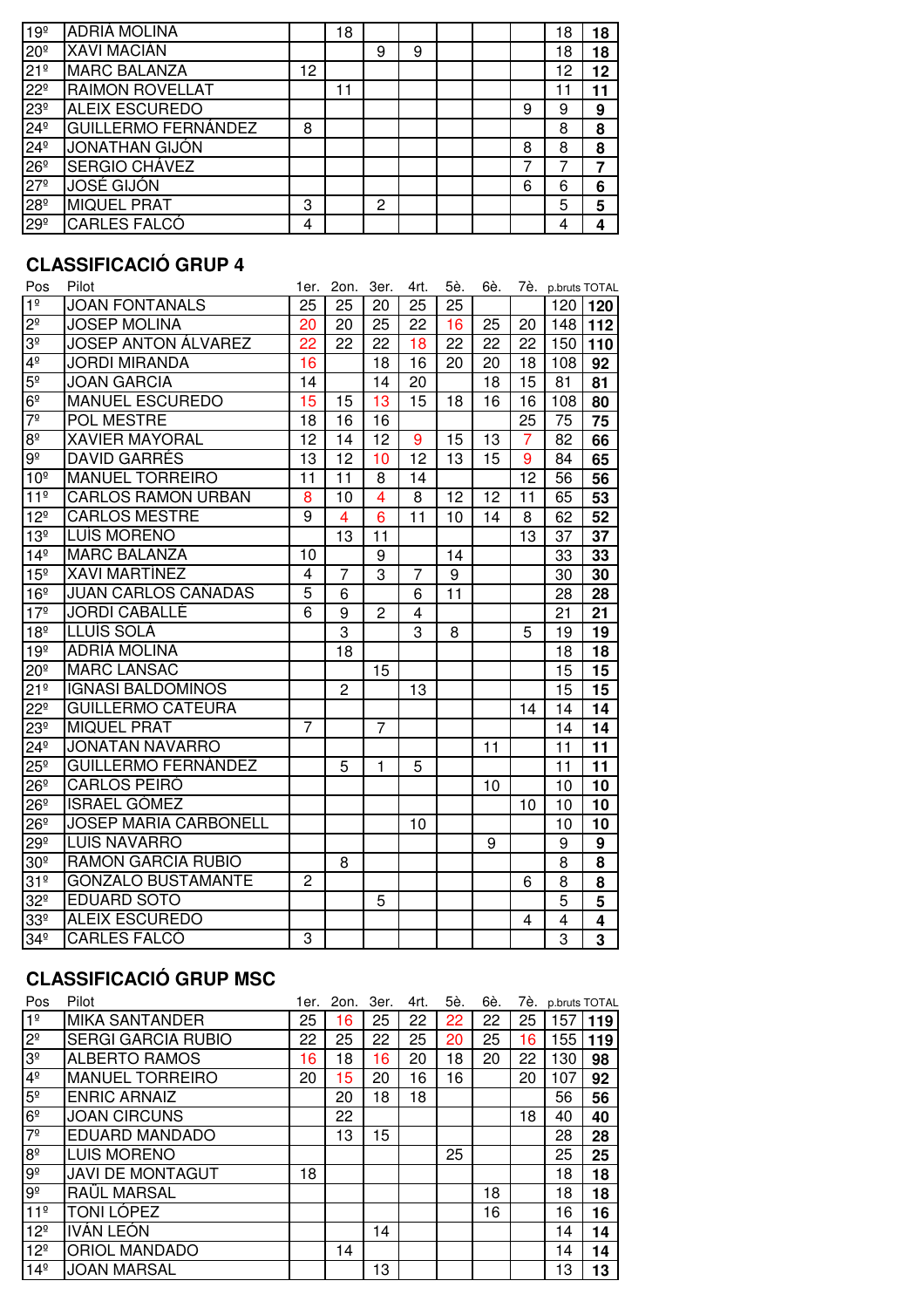### **CLASSIFICACIÓ GRUP OSC**

| Pos             | Pilot                       | 1er.           | 2on.            | 3er.            | 4rt.            | 5è.             | 6è.             | 7è.             |                 | p.bruts TOTAL           |
|-----------------|-----------------------------|----------------|-----------------|-----------------|-----------------|-----------------|-----------------|-----------------|-----------------|-------------------------|
| 1 <sup>°</sup>  | <b>TONI MULET</b>           | 25             | 20              | 25              | 25              |                 |                 | 25              | 120             | 120                     |
| $2^{\circ}$     | PERE CAO                    | 22             | 25              | 22              |                 | 25              | 6               | 22              | 122             | 116                     |
| 3 <sup>°</sup>  | <b>RAMON SILVESTRE</b>      | 20             | 22              | 18              | 18              | 15              | 25              | 18              | 136             | 103                     |
| 4 <sup>°</sup>  | <b>LORENZO RODRÍGUEZ</b>    | 12             | 13              | 16              | 22              | 16              | 18              | 20              | 117             | 92                      |
| 5 <sup>o</sup>  | <b>JOAN CIRCUNS</b>         | 16             | 18              | $\overline{13}$ | 15              | 18              | 15              | $\overline{11}$ | 106             | 82                      |
| 6 <sup>°</sup>  | <b>ALBERTO RAMOS</b>        | 18             | 15              | 10              | 13              | 8               | 20              | 15              | 99              | 81                      |
| 7 <sup>o</sup>  | <b>SERGI GARCIA RUBIO</b>   | 14             | 14              | 12              | 16              | 14              | 22              | 10              | 102             | 80                      |
| 8 <sup>°</sup>  | <b>JOAN FONTANALS</b>       | 15             | 16              | 15              | 14              | 20              |                 |                 | 80              | 80                      |
| $9^{\circ}$     | <b>CARLOS VIÑUALES</b>      |                |                 |                 | 20              | 22              | 16              | 14              | 72              | 72                      |
| 10 <sup>°</sup> | <b>TONI VIDAL</b>           | 11             | 12              | 14              | 10              | 9               |                 | 13              | 69              | 60                      |
| 11 <sup>°</sup> | <b>MIKA SANTANDER</b>       | 3              | 10              | 8               | $\overline{12}$ | $\overline{11}$ | $\overline{13}$ | $\overline{9}$  | 66              | 55                      |
| 12 <sup>°</sup> | <b>XAVIER MAYORAL</b>       | $\overline{7}$ | $\overline{11}$ | $\overline{11}$ | $\overline{9}$  | 12              | $\overline{11}$ | 8               | 69              | 54                      |
| 13 <sup>°</sup> | <b>RAMON BOQUÉ</b>          | 6              |                 | 9               | $\overline{11}$ |                 | 14              | 3               | 43              | 43                      |
| 14 <sup>°</sup> | <b>DAVID GARRÉS</b>         | 8              | 9               | 6               | 6               | 10              | 9               | 5               | 53              | 42                      |
| 15 <sup>°</sup> | <b>XAVI MARTÍNEZ</b>        | 4              | 8               | 7               | 8               | 13              |                 |                 | 40              | 40                      |
| 16 <sup>°</sup> | <b>RAIMON ROVELLAT</b>      |                |                 |                 | $\overline{7}$  |                 | 10              | 4               | 21              | 21                      |
| 17 <sup>°</sup> | <b>MARC LANSAC</b>          |                |                 | 20              |                 |                 |                 |                 | 20              | 20                      |
| 18 <sup>°</sup> | <b>ENRIC ROSICH</b>         |                |                 |                 |                 |                 | 12              | 6               | 18              | 18                      |
| 19 <sup>°</sup> | LLUÍS SOLÀ                  |                | $\overline{7}$  |                 | 3               | $\overline{7}$  |                 |                 | $\overline{17}$ | 17                      |
| $20^{\circ}$    | <b>GUILLERMO FERNÁNDEZ</b>  |                | 6               | 4               | $\overline{5}$  |                 |                 |                 | $\overline{15}$ | 15                      |
| 21 <sup>°</sup> | <b>JOSE ANTONIO MONTERO</b> | 13             |                 |                 |                 |                 |                 |                 | 13              | 13                      |
| $22^{\circ}$    | <b>XAVI MACIÁN</b>          |                |                 |                 |                 |                 |                 | 12              | 12              | 12                      |
| 23 <sup>°</sup> | <b>MIQUEL BERRUEZO</b>      | 10             |                 |                 |                 |                 |                 |                 | 10              | 10                      |
| $24^{\circ}$    | <b>JAVI DE MONTAGUT</b>     | 9              |                 |                 |                 |                 |                 |                 | 9               | 9                       |
| $25^{\circ}$    | <b>JUING SASPLUGAS</b>      |                |                 |                 |                 |                 | 8               |                 | 8               | 8                       |
| 26 <sup>°</sup> | RAÜL MARSAL                 | $\mathbf{1}$   | 5               | $\overline{2}$  |                 |                 |                 |                 | 8               | 8                       |
| $27^{\circ}$    | <b>ALEX SASPLUGAS</b>       |                |                 |                 |                 |                 | $\overline{7}$  |                 | $\overline{7}$  | $\overline{7}$          |
| $28^{\circ}$    | <b>JOAN GARCIA</b>          |                |                 |                 |                 |                 |                 | 7               | $\overline{7}$  |                         |
| $29^{\circ}$    | <b>ISRAEL GÓMEZ</b>         |                |                 | 5               |                 |                 |                 | $\overline{c}$  | $\overline{7}$  | $\overline{7}$          |
| 30 <sup>°</sup> | POL MESTRE                  |                |                 |                 |                 |                 |                 | 6               | 6               | 6                       |
| 31 <sup>°</sup> | <b>JORDI CABALLÉ</b>        | $\overline{2}$ |                 |                 | $\overline{4}$  |                 |                 |                 | 6               | 6                       |
| $32^{\circ}$    | <b>CARLOS MESTRE</b>        | $\overline{5}$ |                 |                 |                 |                 |                 |                 | 5               | 5                       |
| 33 <sup>°</sup> | <b>GONZALO BUSTAMANTE</b>   |                |                 | 3               | $\overline{c}$  |                 |                 |                 | $\overline{5}$  | $\overline{\mathbf{5}}$ |
| 34 <sup>°</sup> | <b>GUILLERMO CATEURA</b>    |                |                 |                 |                 |                 |                 | $\mathbf{1}$    | $\mathbf{1}$    | $\mathbf{1}$            |

### **CLASSIFICACIÓ COPA NINCO**

| Pos             | Pilot                       | 1er. |    | 2on. 3er. | 4rt. | 5è. | 6è. |    | 7è. p.bruts TOTAL |     |
|-----------------|-----------------------------|------|----|-----------|------|-----|-----|----|-------------------|-----|
| 1 <sup>°</sup>  | PERE CAO                    | 25   | 25 | 22        |      | 25  | 25  | 18 | 140               | 122 |
| $2^{\circ}$     | LORENZO RODRÍGUEZ           | 22   | 22 | 25        | 25   | 20  | 18  | 20 | 152               | 114 |
| 3 <sup>o</sup>  | <b>JOSE ANTONIO MONTERO</b> |      | 18 | 18        | 20   | 22  | 20  | 25 | 123               | 105 |
| 4 <sup>°</sup>  | <b>PERE RAMIS</b>           | 20   | 20 | 20        | 22   |     | 22  | 16 | 120               | 104 |
| 5 <sup>o</sup>  | <b>JOAQUIM ÁLVAREZ</b>      | 15   | 13 | 14        | 16   |     | 15  | 15 | 88                | 75  |
| 6 <sup>°</sup>  | <b>XAVI MACIÁN</b>          |      |    | 16        | 18   | 18  |     |    | 52                | 52  |
| 7 <sup>o</sup>  | <b>ENRIC ROSICH</b>         |      |    |           |      |     | 16  | 22 | 38                | 38  |
| $8^{\circ}$     | <b>TONI MONTES</b>          |      | 12 | 11        |      |     | 14  |    | 37                | 37  |
| $9^{\circ}$     | <b>DAVID MARTIN</b>         | 18   |    |           |      | 16  |     |    | 34                | 34  |
| 10 <sup>°</sup> | RAÜL MARSAL                 |      | 16 | 15        |      |     |     |    | 31                | 31  |
| 11 <sup>°</sup> | <b>JOAN MARSAL</b>          | 13   |    | 10        |      |     |     |    | 23                | 23  |
| 12 <sup>°</sup> | <b>MIQUEL BERRUEZO</b>      | 16   |    |           |      |     |     |    | 16                | 16  |
| 13 <sup>°</sup> | <b>JOAN GARCIA</b>          |      | 15 |           |      |     |     |    | 15                | 15  |
| 14 <sup>°</sup> | <b>CARLOS BUSTAMANTE</b>    | 14   |    |           |      |     |     |    | 14                | 14  |
| 14 <sup>°</sup> | <b>ORIOL MANDADO</b>        |      | 14 |           |      |     |     |    | 14                | 14  |
| 16 <sup>°</sup> | <b>JORDI CABALLÉ</b>        |      |    | 13        |      |     |     |    | 13                | 13  |
| 17 <sup>°</sup> | TONI LÓPEZ                  |      |    | 12        |      |     |     |    | 12                | 12  |

# **CLASSIFICACIÓ COPA NO MAGNÈTIC**

| Pos            | Pilot                     |    |    |    |    |    |    |    | 1er. 2on. 3er. 4rt. 5è. 6è. 7è. p.bruts.TOTAL |         |
|----------------|---------------------------|----|----|----|----|----|----|----|-----------------------------------------------|---------|
| 1 <sup>°</sup> | <b>MIQUEL BONAVIDA</b>    | 25 | 25 | 25 | 25 |    | 25 | 25 |                                               | 150 125 |
| 2 <sup>o</sup> | <b>CARLES RIUS</b>        | 22 | 22 | 22 | 22 | 25 | 22 |    | 135 <sub>1</sub>                              | 113     |
| က်             | <b>JOAN GARCIA</b>        | 18 | 18 | 18 | 18 | 22 |    |    | 94                                            | 94      |
| 4 <sup>°</sup> | <b>CARLOS VIÑUALES</b>    | 20 | 20 | 20 |    |    |    |    | 60                                            | 60      |
| $5^{\circ}$    | <b>JOAN RIUS</b>          |    |    | 16 | 16 |    |    |    | 32                                            | 32      |
| 6 <sup>°</sup> | <b>FRANCESC FERNÁNDEZ</b> |    |    |    | 20 |    |    | 22 | 42                                            | 42      |